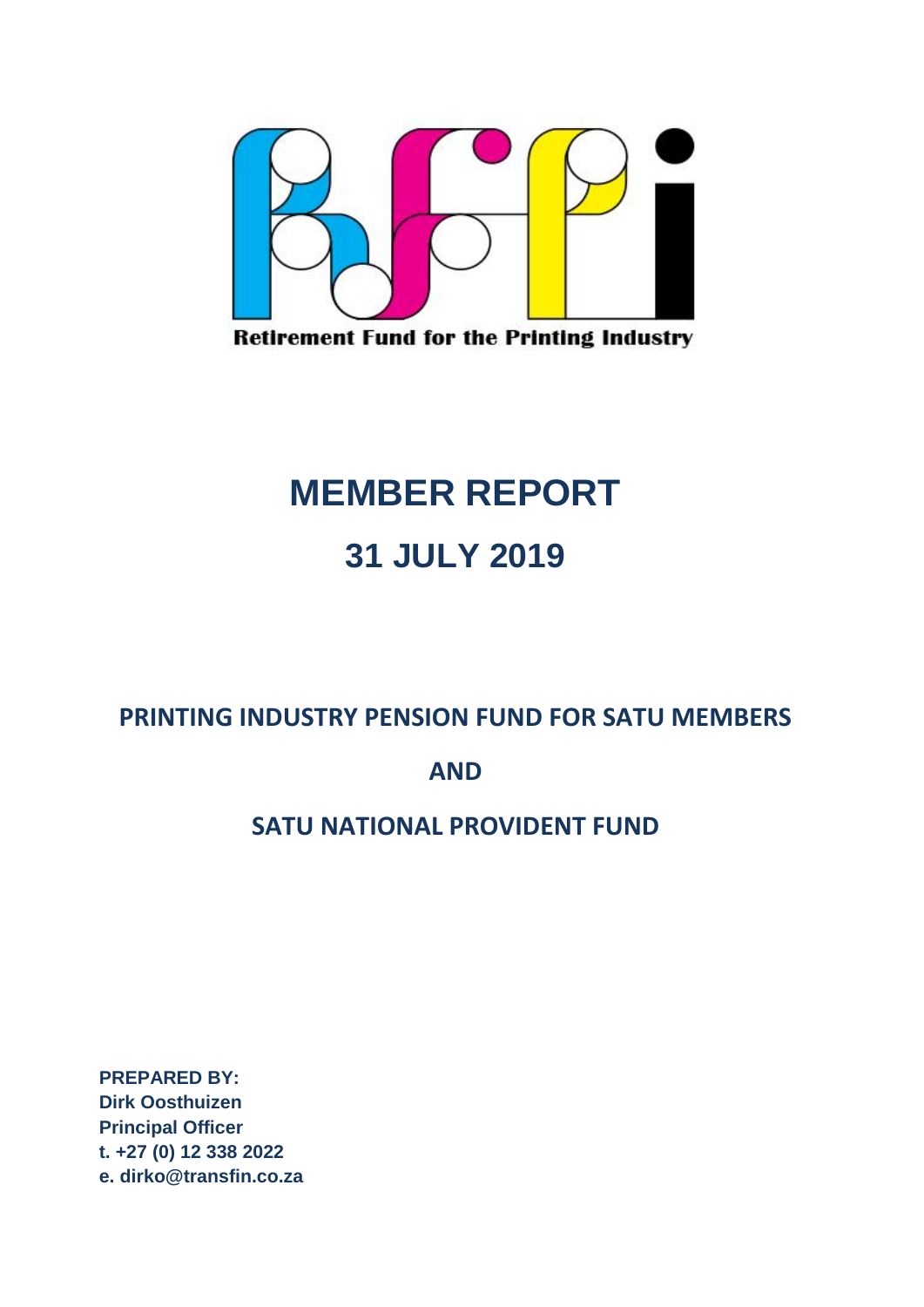

| 1.  |                                                             |  |
|-----|-------------------------------------------------------------|--|
| 2.  |                                                             |  |
| 2.1 | Annual returns to December 2018 (per annum) and 6 months to |  |
|     |                                                             |  |
| 2.2 |                                                             |  |
| 2.3 |                                                             |  |
| 2.4 |                                                             |  |
| 3.  |                                                             |  |
| 4.  |                                                             |  |
| 5.  |                                                             |  |
| 6.  |                                                             |  |
| 7.  |                                                             |  |
| 8.  |                                                             |  |
| 9.  |                                                             |  |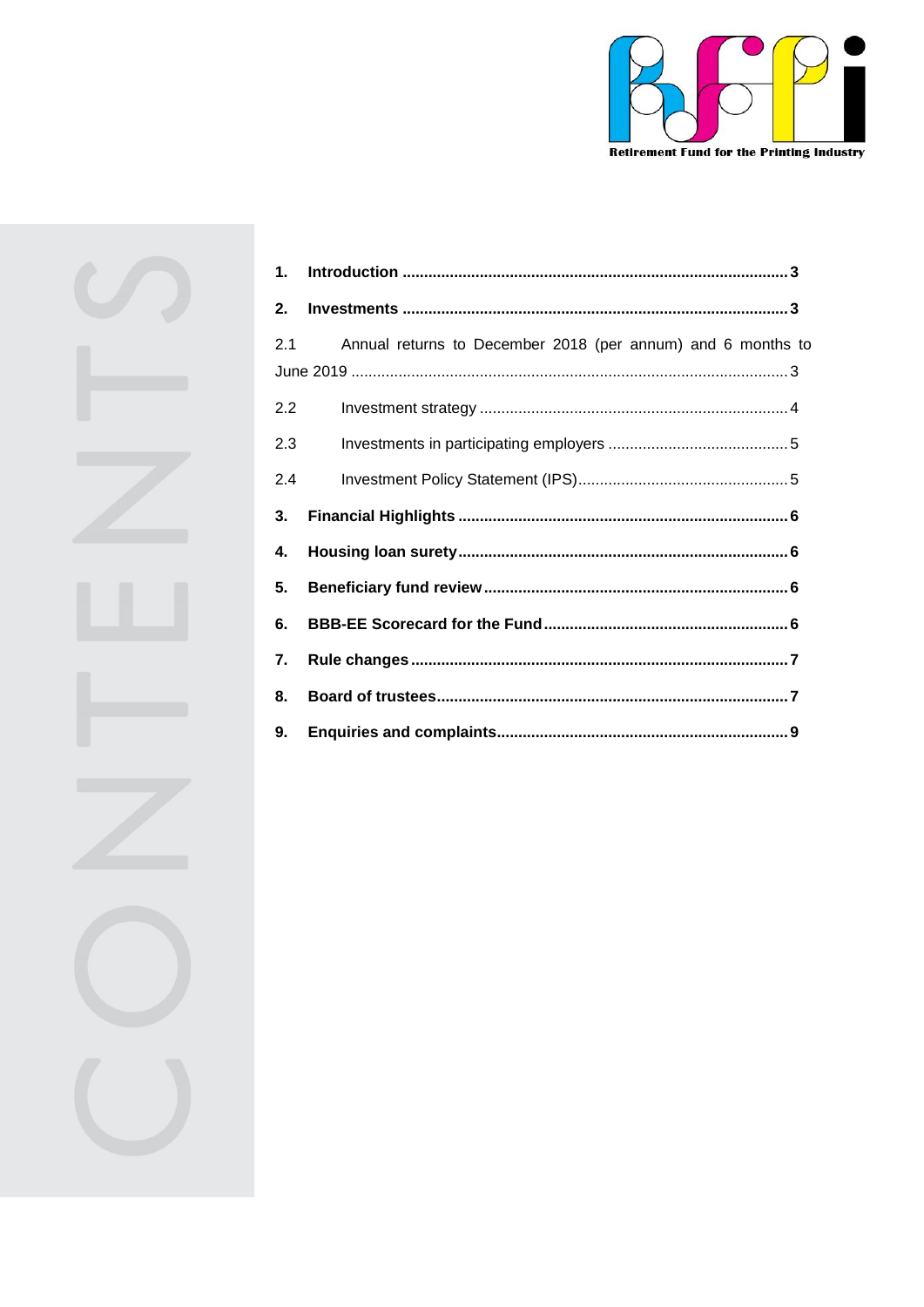

#### <span id="page-2-0"></span>**1. Introduction**

This is an annual report of the Printing Industry Pension Fund for SATU Members and SATU National Provident Fund sent in the second half of 2019. Benefit statements as at 31 December 2018 were sent earlier during the year.

#### <span id="page-2-2"></span><span id="page-2-1"></span>**2. Investments**



#### **2.1 Annual returns to December 2018 (per annum) and 6 months to June 2019**

In 2018 almost only cash investments in South Africa gave positive returns.

The investment returns during 2018 were dominated by global events in the last third of the year when President Trump and the USA imposed tariffs (import duties) on especially goods imported from China. There are still fears that this will reduce trade worldwide. The USA had nine interest rate increases until the end of 2018. A small reduction in interest rates in the USA was announced in July 2019.

In South Africa, one share Naspers, constitutes more than 20% of the South African benchmark index and it fell significantly in 2018. Naspers owns 30% of a Chinese internet company, Tencent, various internet businesses throughout the world, Media24 in South Africa and at that stage Multichoice (DSTV). Tencent owns various games and the Chinese platform WeChat that is widely used in China. Naspers's share price fell with the noise around the USA/Chinese trade. The Naspers share price has subsequently recovered significantly and the Multichoice shares were listed and unbundled to Naspers shareholders (the funds received these shares). The Funds have benefited from these management actions.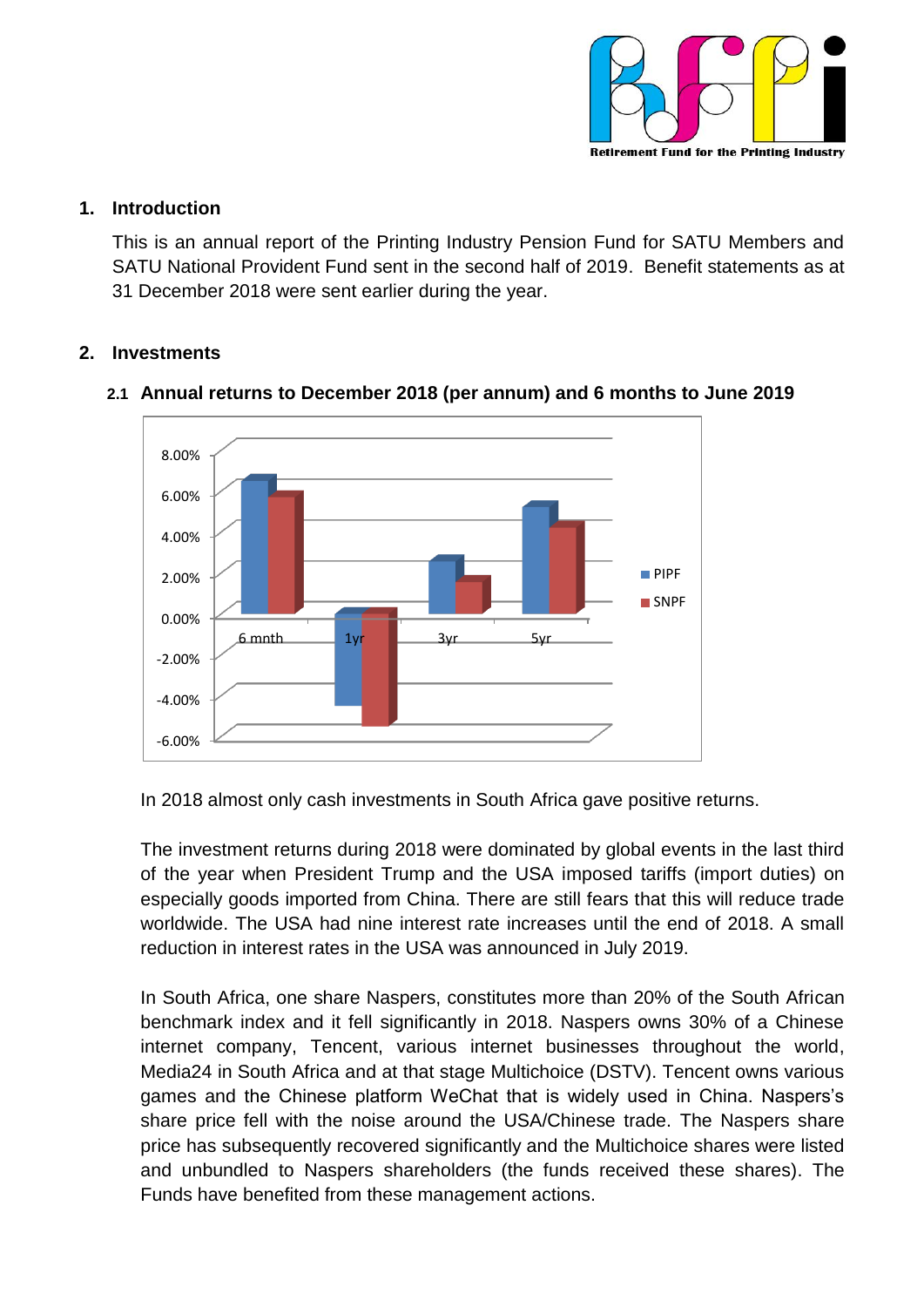

There has been a more realistic assessment of government finances and the demands of the State Owned Enterprises like Eskom, SAA, the SABC, Denel and others. This has increased the borrowing requirement of the state and it negatively impacts on economic growth and service delivery in South Africa. It is quite possible that members will experience further above inflation tax increases, whether it be through local municipal taxes, electricity rates or even further national tax increases.

The Fund has not escaped these economic events and will have to carefully navigate the economic events in South Africa, in fact worldwide, to try and meet members benefit expectations.

#### <span id="page-3-0"></span>**2.2 Investment strategy**

The Funds followed an investment strategy that invests its maximum that is allowed offshore (almost 30%). The remainder in South Africa is diversified across asset classes. The strategy is based on an asset liability model based on the Funds' age and expected cashflow profile.

The Funds are advised by Riscura on its asset allocation and investment strategy. The Funds' actuary, Michael Badenhorst of Moruba, also signs off on the strategy. The Funds have a Joint Investment Committee that meets quarterly. The meetings include amongst others feedback on its investments and the economy, asset manager reviews, review of the Funds' asset allocation, cashflow requirements and possible alternative strategies.

The Funds' use 13 different asset managers to try ensure diversification.

The combined split of assets between asset managers and asset classes as at 30 June 2019 are shown below.

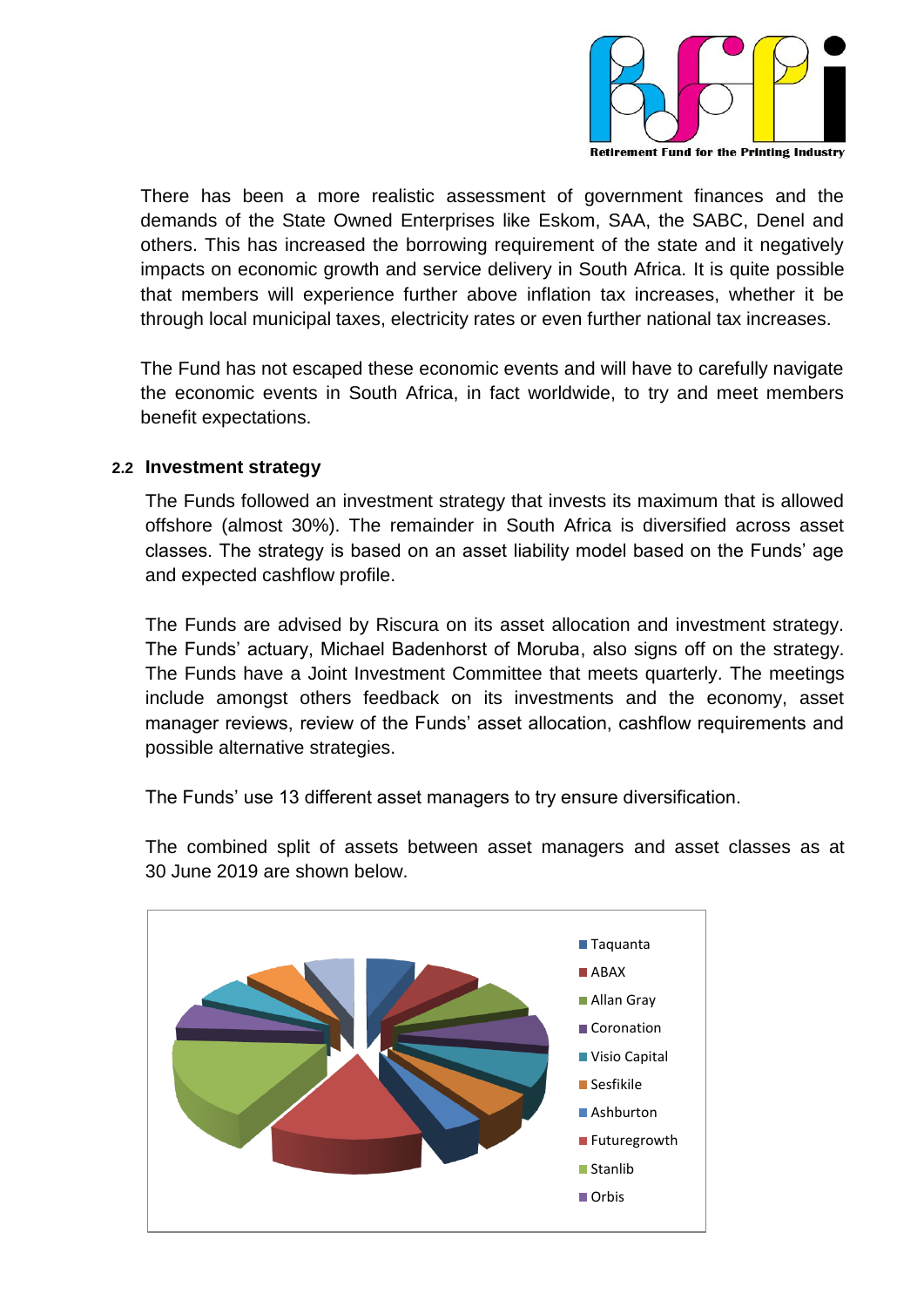



In practice the Funds have more detailed asset allocation for its active members and a separate asset allocation for its pensioner liabilities.

#### <span id="page-4-0"></span>**2.3 Investments in participating employers**

The Funds are limited to a 5% holding in participating employers in terms of the Pension Funds Act of 1956. Naspers, through Media 24, is one such a participating employer for which this limitation is relevant. This limitation compares with a SWIXbenchmark weight in excess of 15%. The Funds may increase the holding up to 10% with approval of the FSCA after communication with members. The Funds have obtained this approval.

#### <span id="page-4-1"></span>**2.4 Investment Policy Statement (IPS)**

The investment policy statement of the Funds is reviewed annually.

The Funds focus on its liability profiles and incorporate that into its investment strategy.

The Funds are also cogniscant of its corporate responsibility and are incorporating the governance principles as stated in King IV into its processes. The Board has adopted the Code of Responsible Investment for South Africa (CRISA).

A key concept is that of sustainability (including environmental, social and governance factors) and is incorporated in the investment process. This includes voting all proxy votes at investee companies. The intention is that our asset managers must develop and implement a policy on proxy voting with specific reference to capital structure, leadership and remuneration. Where the Funds lend money to institutions, including State Owned Enterprises, our asset managers are encouraged to apply the same principles of sustainability and responsible investment practices.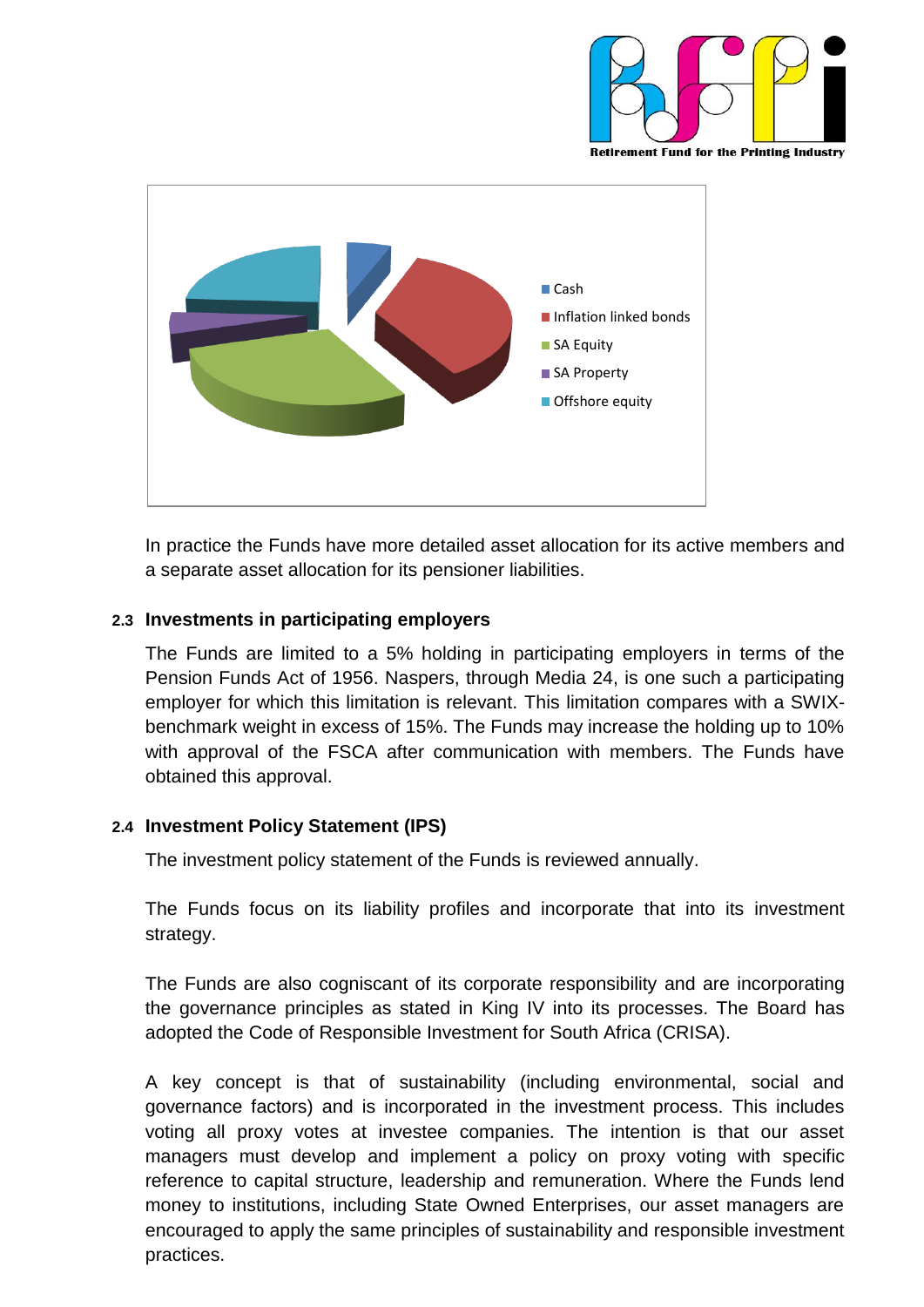

The Funds have instructed its asset managers to vote against any donations to political parties by its investee companies, as the Funds' membership belongs to a union that is apolitical.

#### <span id="page-5-0"></span>**3. Financial Highlights**

A summary of the important financial highlights is as follows:

| Assets on        | <b>SATU National Provident</b> | <b>Printing Industry Pension</b> |  |
|------------------|--------------------------------|----------------------------------|--|
|                  | Fund                           | <b>Fund for SATU Members</b>     |  |
| 31 December 2018 | R <sub>1</sub> 060 410 000     | R4 985 539 000                   |  |

In total the Funds paid R548,7m in benefits during 2017. The PIPF paid R403,5m and the SNPF paid R145,2m in benefits respectively.

The Funds are mature funds, which means membership is older and in the Pension Fund we have more pensioner members receiving benefits than active members making contributions.

#### <span id="page-5-1"></span>**4. Housing loan surety**

ABSA Bank, the Funds' former pension backed home loan partner has withdrawn from the market. The Funds investigated various options to provide home loans and have now partnered with Transparent Financial Services, to provide such housing loans.

#### <span id="page-5-2"></span>**5. Beneficiary fund review**

The Funds use Sanlam Life as a beneficiary fund provider.

#### <span id="page-5-3"></span>**6. B-BBEE Scorecard for the Fund**

The Department of Trade and Industry published the amended Financial Sector code in December 2017 in terms of the BBB-EE Act. Until then retirement funds were not required to publish scorecards. The code now suggests a voluntary scorecard for the top 100 funds. The scorecard focuses on the leadership of the Fund (20%) and procurement (80%). The BBB-EE requirements have been taken into account in the procurement of services for some time. The Board has undertaken to work with service providers to comply with the code and has therefore subscribed to a process to complete its own scorecard. Some elements of disclosure will be difficult to ascertain such as the percentage of liabilities attributed to black people as the administrator has not kept records based on race for some time.

A draft scorecard has been compiled. The scorecard will have to be audited. Early indications are however that the Funds comfortably reaches almost all targets set in the Financial Sector Code.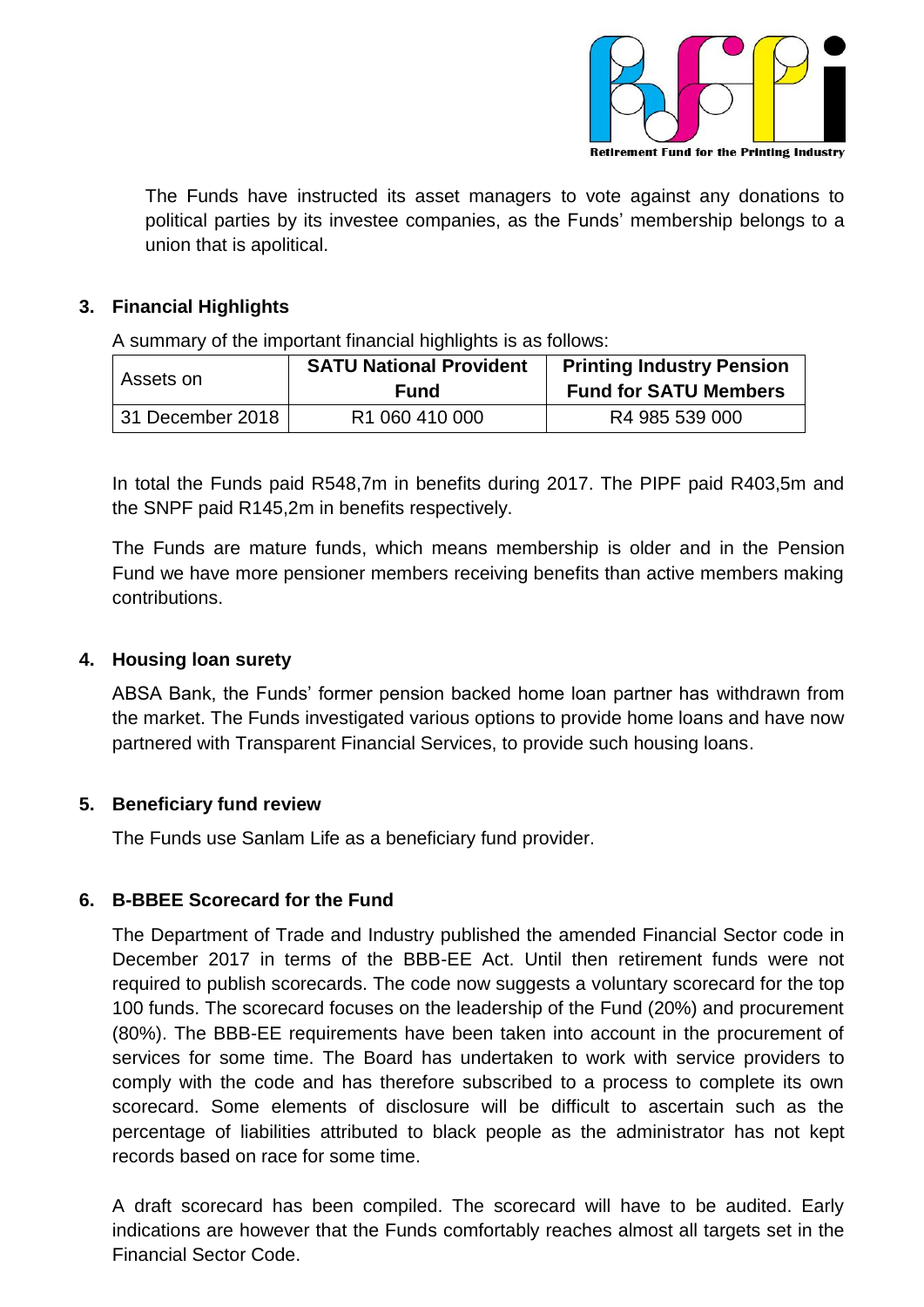

#### <span id="page-6-0"></span>**7. Rule changes**

The Funds have always allowed members to leave their benefits in the Fund as a withdrawal benefit can only be paid if a member leaves the industry. The default annuity is a pension payable from the Printing Industry Pension Fund.

The Funds are in the process of updating its Rules to allow wider membership of companies in the printing and packaging sector. The Rules will also allow for new employers to phase in contributions to the minimum required level. Further changes are required with the change in regulatory authorities from the FSB to the FSCA.

#### <span id="page-6-1"></span>**8. Board of trustees**

| <b>Member Elected Trustees</b> | <b>Employer Nominated Trustees</b> | <b>Independent Trustees</b> |
|--------------------------------|------------------------------------|-----------------------------|
| <b>MK Maluleke</b>             | Dr. AM Mahomed                     | CH Bösenberg                |
| X Mavuso                       | CD Conradie                        |                             |
| F Fouché                       | A Read                             |                             |
| <b>AC Michael</b>              | S Ramdheo                          |                             |
| S Mbokotho (Alternate)         | S Lange (Alternate)                |                             |
| E de Klerk (Alternate)         |                                    |                             |
|                                |                                    |                             |
| Actuary                        | <b>Principal Officer</b>           | Chairperson                 |
| M Badenhorst                   | MD Oosthuizen                      | P Lacy                      |

The current Board of Trustees is as follows: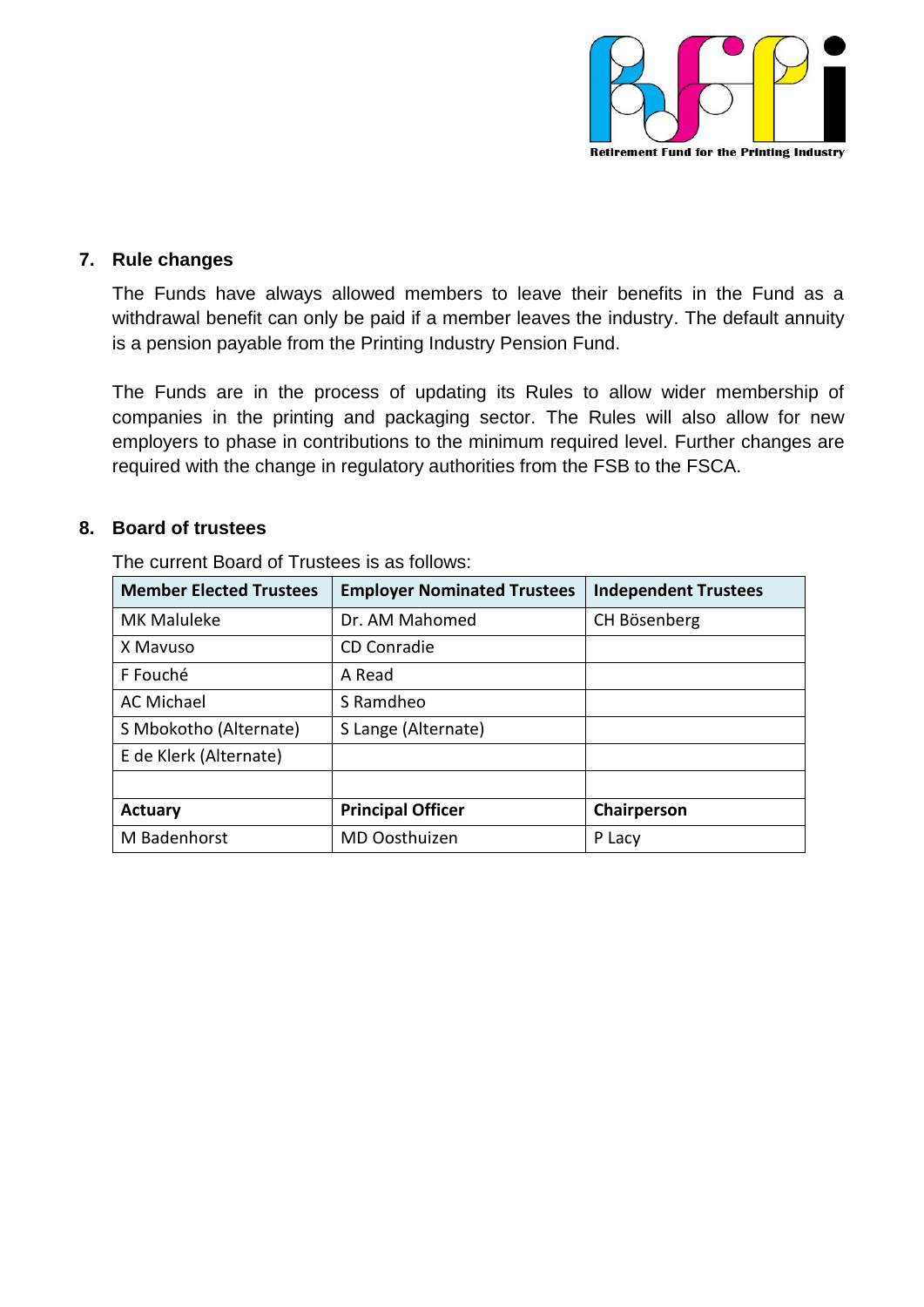

*The Printing Industry Pension Fund for SATU Members and all its staff and Board members would like to wish all our centenarian pensioners a happy birthday on their special days in 2019* 



| Mrs Ntombana Dinah Dlomo (531936) | 1917/01/01 | 101 | Natal Region |
|-----------------------------------|------------|-----|--------------|
| Mrs Ntombovu Mabaso (524708)      | 1918/01/01 | 100 | Natal Region |
| Mrs Nomashaina Mazibuko (523281)  | 1917/03/04 | 101 | Natal Region |
| Mrs Frances Ellen Rutgers (12383) | 1915/09/12 | 103 | Cape Region  |

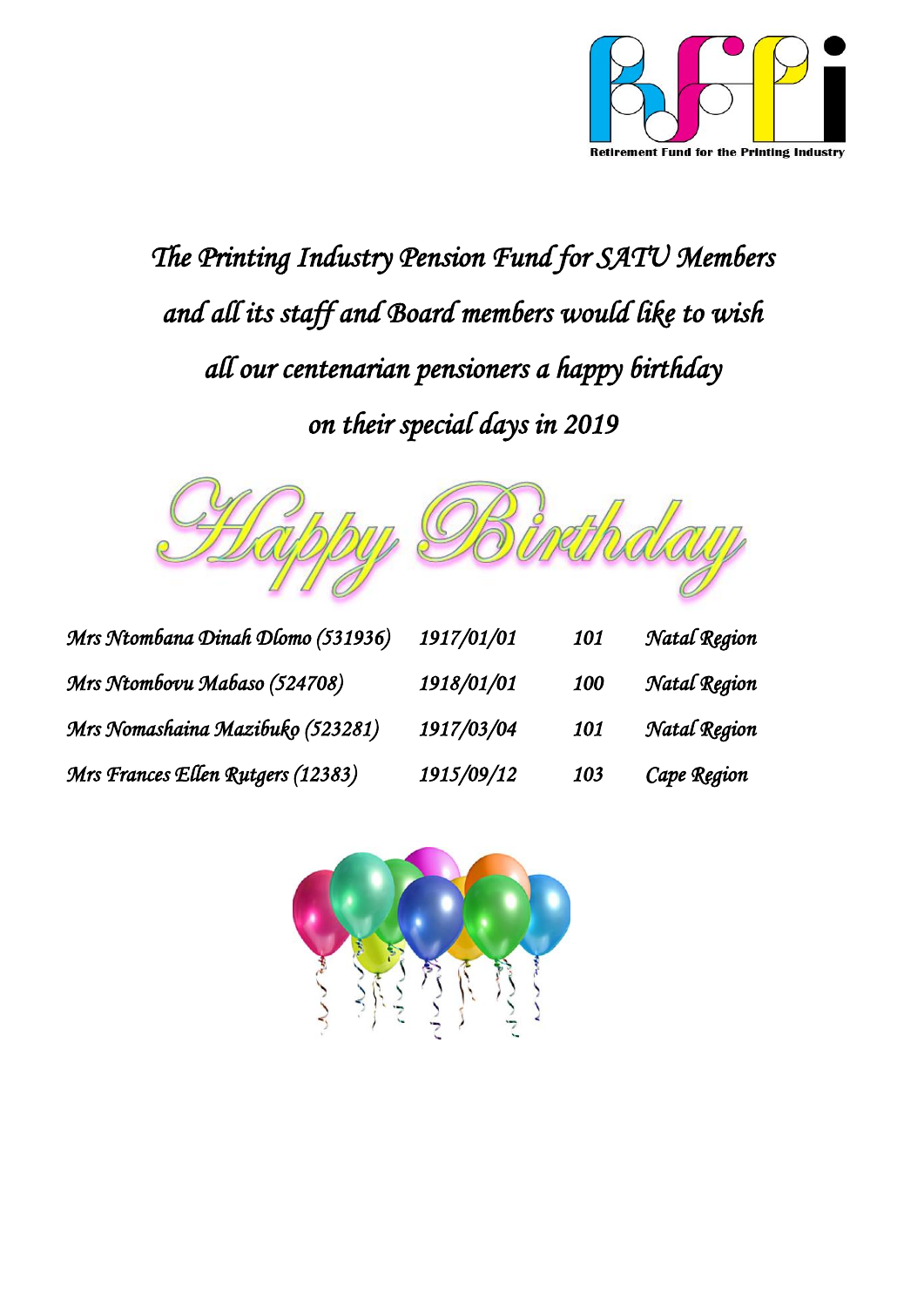

#### <span id="page-8-0"></span>**9. Enquiries and complaints**

Step 1: Write to the Principal Officer with the details of your enquiry or complaint;

| <b>Principal Officer</b>                                 | Dirk Oosthuizen      |  |
|----------------------------------------------------------|----------------------|--|
| Tel: (012) 338-2000                                      | Fax: (086) 626-9857  |  |
| <b>Please note our new postal &amp; physical address</b> |                      |  |
| 4 Estcourt Avenue<br>Wierdapark<br>Centurion<br>0157     |                      |  |
| www.rfpi.co.za                                           | dirko@transfin.co.za |  |

- Step 2: From the date of receipt of your letter/email by the Administrator's office (we receive correspondence addressed to the Principal Officer at the Funds' registered office), it can take up to a maximum of 30 days for the Principal Officer to investigate the matter and then to respond to you;
- Step 3: A complainant who is not satisfied with the response, or if he or she did not get a response, may then approach the Pension Funds Adjudicator. The Pension Fund Adjudicator may not consider a complaint if the Fund has not had an opportunity to address the query. The Adjudicator's contact details are as follows;

| <b>Pension Funds Adjudicator</b>           |                      |  |
|--------------------------------------------|----------------------|--|
| <b>PO Box 580</b><br><b>MENLYN</b><br>0063 |                      |  |
| Tel: (012) 346-1738                        |                      |  |
| www.pfa.org.za                             | enquiries@pfa.org.za |  |

**Dirk Oosthuizen Principal Officer 31 July 2018**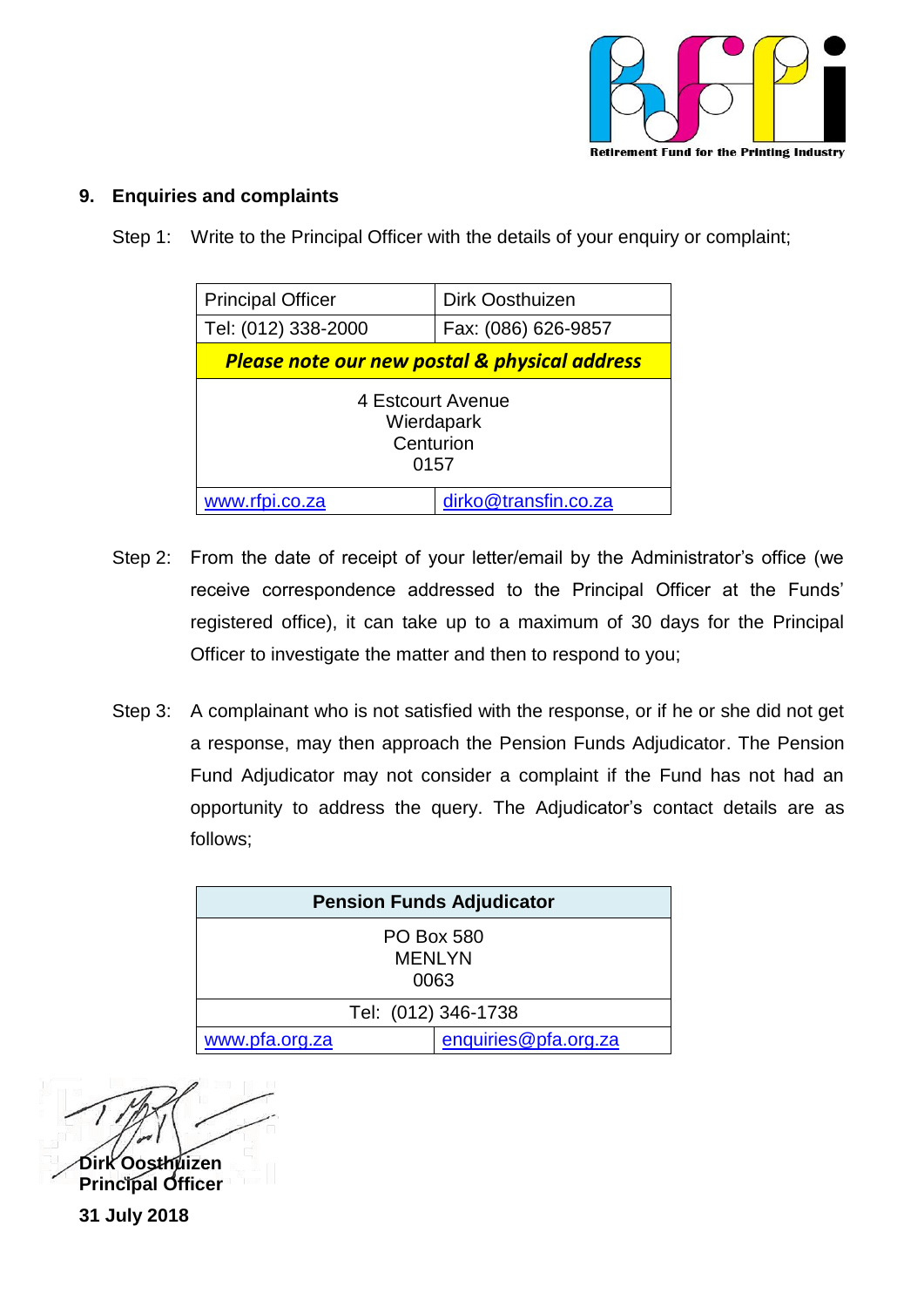

## **Summary of Benefits**

|                                                                    | <b>Printing Industry Pension Fund for</b><br><b>SATU Members</b>                                                                                                                                                                                                                                                                                                                                      | <b>SATU National Provident</b><br><b>Fund</b>                                                                                                                                                                                                                                                                                                                                                       |
|--------------------------------------------------------------------|-------------------------------------------------------------------------------------------------------------------------------------------------------------------------------------------------------------------------------------------------------------------------------------------------------------------------------------------------------------------------------------------------------|-----------------------------------------------------------------------------------------------------------------------------------------------------------------------------------------------------------------------------------------------------------------------------------------------------------------------------------------------------------------------------------------------------|
| Member's<br><b>Contributions</b>                                   | Members contribute a minimum of 4%<br>of their salary                                                                                                                                                                                                                                                                                                                                                 | Members contribute a minimum<br>of 4% of their salary                                                                                                                                                                                                                                                                                                                                               |
| <b>Employer's</b><br><b>Contribution</b>                           | Employers contribute a minimum of 5%<br>of a member's salary                                                                                                                                                                                                                                                                                                                                          | Employers contribute a<br>minimum of 5% of a member's<br>salary                                                                                                                                                                                                                                                                                                                                     |
| <b>Normal Retirement</b><br>Age                                    | Age 65                                                                                                                                                                                                                                                                                                                                                                                                | Age 65                                                                                                                                                                                                                                                                                                                                                                                              |
| <b>Early Retirement Age</b>                                        | Age 55                                                                                                                                                                                                                                                                                                                                                                                                | Age 55                                                                                                                                                                                                                                                                                                                                                                                              |
| <b>Benefit on</b><br><b>Retirement at normal</b><br>retirement age | The member will become entitled to a<br>pension that can be secured by his/her<br>Fund Credit less any commutation at<br>the date of retirement.<br>The pension is guaranteed for a 5-year<br>period and is increased annually.                                                                                                                                                                       | The member will become<br>entitled to a retirement benefit<br>that can be secured by his/her<br>Fund Credit at the date of<br>retirement.                                                                                                                                                                                                                                                           |
| <b>Benefit as a Result of</b><br><b>Disability or III Health</b>   | In the event of total and permanent<br>disability of a contributing member, the<br>member is entitled to a pension that<br>can be secured with his Fund Credit<br>plus an additional benefit equal to a<br>percentage of 2 times Fund Salary<br>earned in the year preceding his<br>retirement with the percentage being<br>100% before age 60 reducing to 20%<br>after age 64, less any commutation. | In the event of total and<br>permanent disability of a<br>contributing member, the<br>member is entitled to a<br>retirement benefit that can be<br>secured with his Fund Credit<br>plus an additional benefit equal<br>to a percentage of 2 times Fund<br>Salary earned in the year<br>preceding his retirement with the<br>percentage being 100% before<br>age 60 reducing to 20% after<br>age 64. |
| <b>Commutation</b>                                                 | A member may, at retirement<br>(including retirement due to disability or<br>ill-health), elect to commute up to 1/3<br>of his/her full Fund Credit (including<br>the insured benefit in case of disability<br>pension)                                                                                                                                                                               | A member may, at retirement<br>(including retirement due to<br>disability or ill-health), elect to<br>commute the full Fund Credit.<br>(including the insured benefit in<br>case of disability pension)                                                                                                                                                                                             |
| <b>Spouse's Pension on</b><br><b>Death of Pensioner</b>            | A spouse's pension of 0%, 50% or<br>100% of the member's pension at date<br>of death may be payable depending on<br>the option chosen on retirement.                                                                                                                                                                                                                                                  | No Spouse's pension is payable                                                                                                                                                                                                                                                                                                                                                                      |